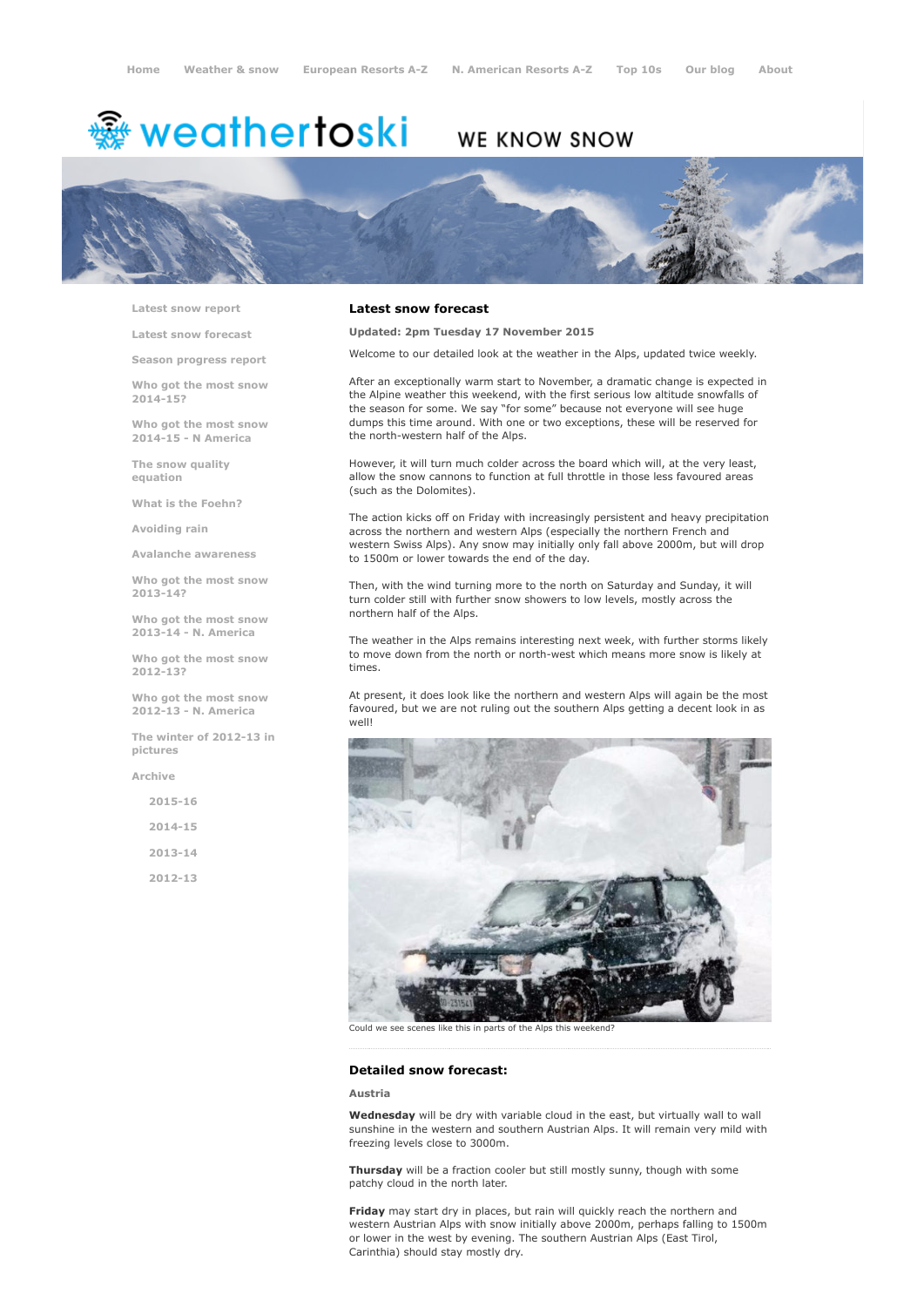

weather or snow conditions in the Alps? [Contact](http://www.weathertoski.co.uk/about-1/contact-us/) us and we'll do our best to answer it...

E: [info@weathertoski.co.uk](mailto:fraser@weathertoski.co.uk)

T: +44 (0)20 3151 3154

#### France

Wednesday may see some early cloud across the northern French Alps, but this should break up to allow good sunny spells for all areas. It will remain very mild with freezing levels close to 3000m.

Thursday will continue dry, bright and mild.

On Friday, rain will quickly reach the northern and western Alps, becoming heavy and persistent as the day progresses. Rain will also reach most of the southern French Alps during the day, though the far south may stay completely dry. The rain/snow limit will start above 2000m, but will come down steadily to reach 1500m or lower later.



Very little snow below glacier level in Tignes at the moment, but it's all change this weekend Photo: tignes.net

#### Italy

Wednesday and Thursday may see a little high cloud at times, but it will remain dry with plenty of sunshine and freezing levels close to 3000m.

On Friday many places will start dry, but showers will reach some western parts of the Italian Alps during the course of the day, particularly in the Aosta region with snow above 2200m, dropping later. Some other parts of the Italian Alps may also see a few showers spilling over the border regions later in the day, but the far south (close to the Mediterranean) and far east (eastern Dolomites) should stay dry all day.



Only a little snow is expected to fall in the Livigno area this weekend, at least in the first instance Photo: valtline.it

#### Switzerland

Wednesday and Thursday will be mostly dry and very mild, with a mixture of sunny spells and some high cloud at times, especially in the north. Freezing levels will be close to 3000m.

On Friday, rain will sweep in from the west, reaching most parts as the day progresses. The rain will be heaviest in the west, with snow initially above 2000m, dropping to 1500m or lower later.

## Outlook:

Saturday and Sunday will be cold with snow showers to low levels (500-700m), particularly across the northern Alps. The southern side of the Alps will see fewer showers and more in the way of sunshine, but it will be very windy everywhere, especially at altitude.